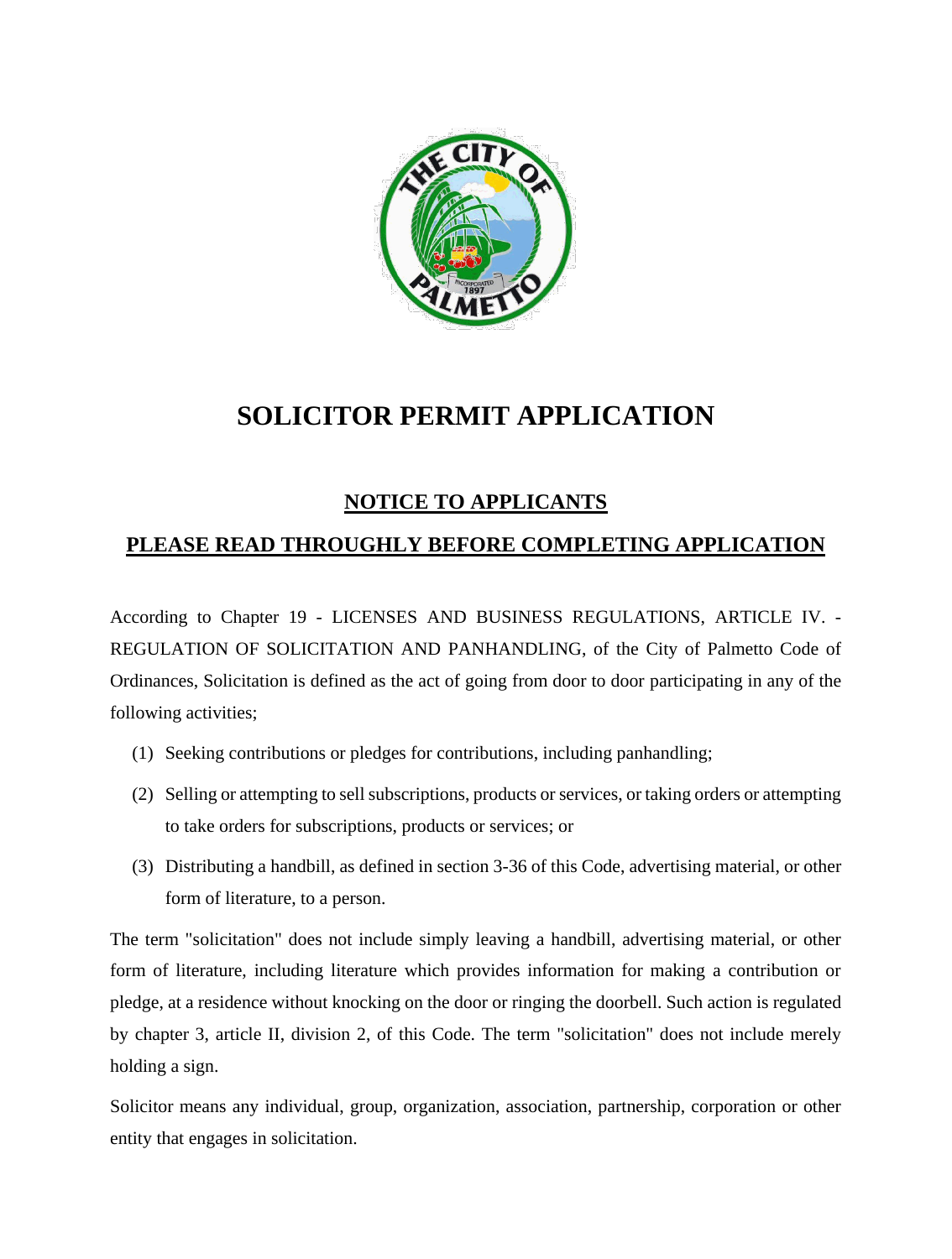(Ord. No. 2015-01, § 2.b., 3-16-15)

Please, review the following, Chapter 19, Sec. 19-122 through Sec. 19-127, prior to completing the attached Solicitor Permit Application.

### **Sec. 19-122. - Permit required.**

It shall be unlawful for any solicitor to engage in solicitation activities in the city without first obtaining a permit from the city clerk.

(Ord. No. 2015-01, § 2.b., 3-16-15)

### **Sec. 19-123. - Regulations governing solicitation.**

The following regulations shall apply to all solicitation within the city:

- (1) Solicitation activities shall be conducted only between the hours of 8:00 a.m. and 8:00 p.m.
- (2) Solicitation shall not be conducted at any private property where a "no solicitation" sign is exhibited.
- (3) A solicitor who is asked by an occupant to leave private property shall immediately and peacefully exit the premises.
- (4) A solicitor shall not open the door to a residence or prevent it from being closed.
- (5) A solicitor shall not remove, destroy, deface or obscure a "no solicitation" sign.
- (6) A solicitor shall not litter.
- (7) A solicitor shall not intentionally inflict emotional distress upon a person by using excessively loud or aggressive speech, or profane language.
- (8) Solicitation of the occupants of a vehicle is prohibited.
- (9) Solicitation is prohibited within fifteen (15) feet of the edge of a public roadway, unless the width of the available public right-of-way in that area of the roadway is less than fifteen (15) feet, then solicitation shall be as far from the edge of the roadway as reasonably possible. Solicitation within roadway median is prohibited.
- (10)Solicitation is prohibited within twenty-five (25) feet of an automated teller machine (ATM) or the entrance to a bank.
- (11)Solicitation is prohibited within twenty-five (25) feet of a bus stop or public transit facility.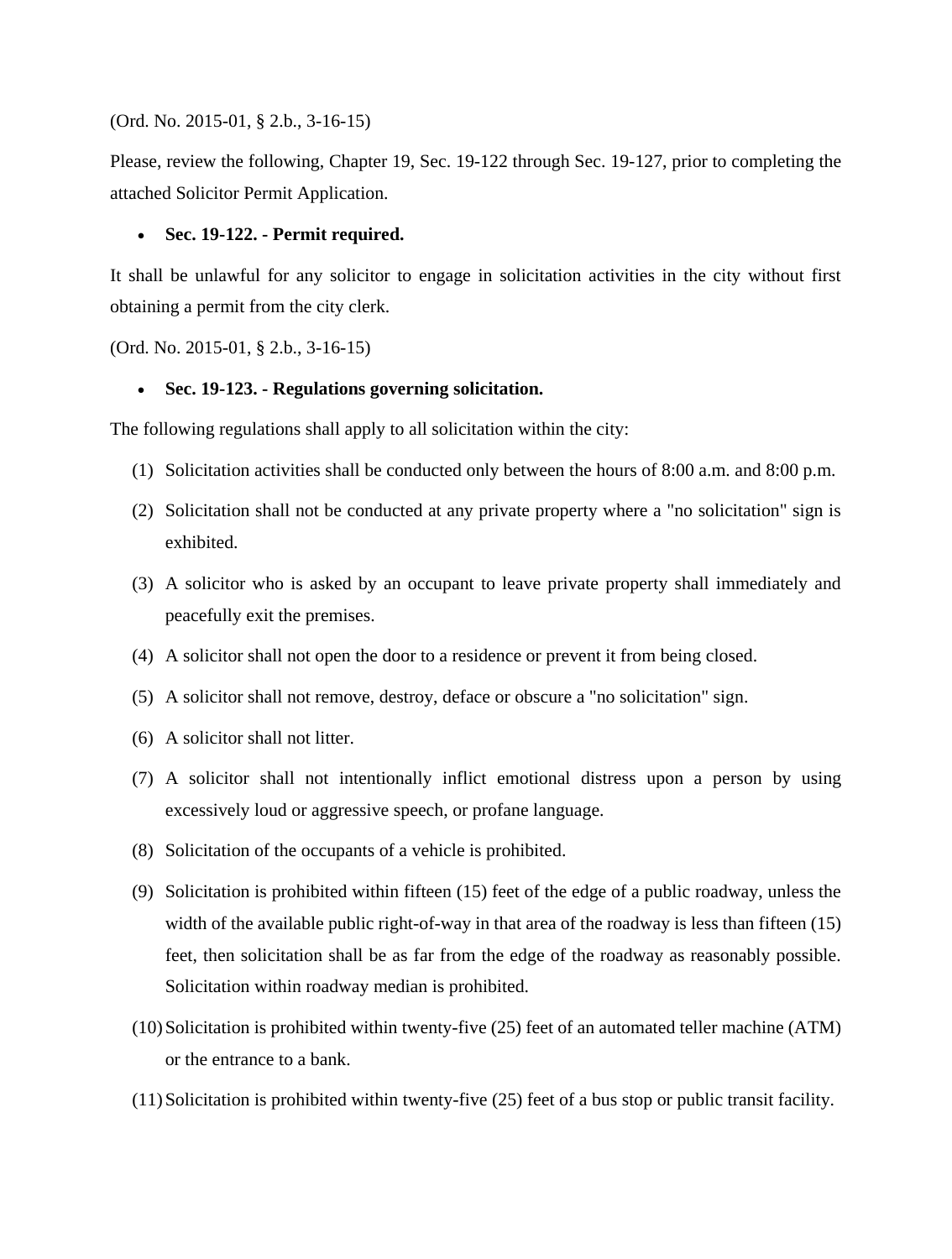- (12)Solicitation shall not be located within a visibility triangle, as defined by the Code.
- (13)A solicitor shall not make physical contact with a person, or personal property of a person, being solicited unless that person consents to such contact.
- (14)A solicitor may not continue to solicit a person after the person has made an express negative response to the initial solicitation.
- (15)A solicitor may not take any action that impedes the passage or free movement of the solicited person, whether the solicited person is on foot, on a bicycle, in a wheelchair, operating a motor vehicle, entering or exiting a residence, private property or motor vehicle, or moving or attempting to move in any other manner.

(Ord. No. 2015-01, § 2.b., 3-16-15)

#### **Sec. 19-124. - Display of permit.**

Any solicitor required to obtain a permit, or any person soliciting on behalf of solicitor, shall carry the permit or a copy of the permit at all times during solicitation activities and shall present the permit (or copy of the permit) for inspection upon request by any person who is being solicited or any officer, employee, or agent of the city.

(Ord. No. 2015-01, § 2.b., 3-16-15)

#### **Sec. 19-125. - Suspension or revocation of permit.**

A permit issued pursuant to this article may be suspended or revoked by the police or city clerk for any of the following reasons:

- (1) Fraud or misrepresentation in the application for a permit;
- (2) Fraud or misrepresentation in the course of conducting solicitation activities;
- (3) Conducting solicitation activities contrary to the regulations provided in this article; or
- (4) Conducting solicitation activities in such a manner as to create a public nuisance or constitute a danger to public health, safety or welfare.

Upon suspension or revocation of a permit, the police or the city clerk shall deliver written notice to the permit holder stating the action taken and the reason supporting the action. The written notice may be hand delivered or shall be delivered to the address provided in the permit holder's application. If written notice of revocation is hand delivered, a copy of the notice shall be mailed to the address provided in the permit holders' application by the city clerk.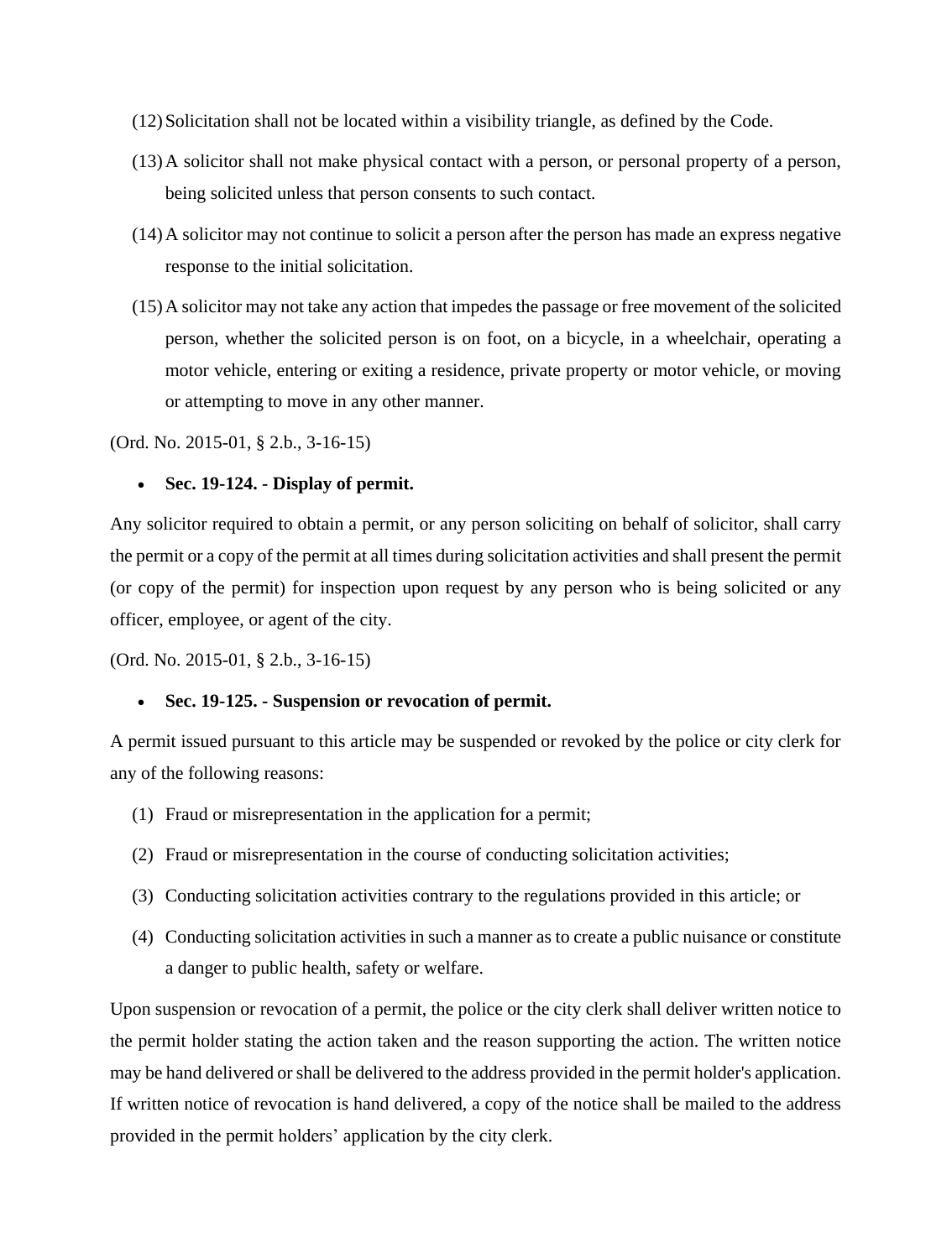(Ord. No. 2015-01, § 2.b., 3-16-15)

#### **Sec. 19-126. - Appeal.**

Any applicant whose request for a permit was denied or any permit holder whose permit was suspended or revoked shall have the right to appeal to the city commission. An appeal must be made in writing and sent by certified mail to the Mayor within seven (7) calendar days of the action that is being appealed. The written appeal shall describe in detail the action appealed and the grounds for appeal. The right to appeal to the city commission shall not limit any other rights in law or equity that the applicant or permit holder might have. The city commission shall make a determination on the appeal at its next available meeting.

(Ord. No. 2015-01, § 2.b., 3-16-15)

#### **Sec. 19-127. - Enforcement.**

The Palmetto Police Department, and other law enforcement agencies, and city code enforcement are authorized to enforce this article. the violation of any provision of this article shall be punishable upon conviction by a fine not to exceed five hundred dollars (\$500.00) or by imprisonment not to exceed sixty (60) days, or by both such fine and imprisonment, as provided in F.S. § 162.22. Each violation of this article shall constitute a separate offense.

(Ord. No. 2015-01, § 2.b., 3-16-15)

# **COMPLETE THE ATTACHED APPLICATION AND RETURN IT TO THE PALMETTO POLICE DEPARTMENT LOACTED AT 1115 10TH ST W, PALMETTO, FL 34221.**

# **UPON RECEPT OF A COMPLETED APPLICATION, THE APPLICATION WILL BE REVEWIED, APPROVED OR DENIED, AND SIGNED. THE APPLICATION MUST THEN BE BROUGHT TO CITY HALL, LOCATED AT 516 8TH AVE W, PALMETTO, FL 34221, FOR FINAL APPROVAL.**

**THIS PERMIT IS NOT VALID UNLESS APPROVED AND ENDORSED FIRST BY THE PALMETTO POLICE DEPT. AND THEN APPROVED AND ENDORSED BY PALMETTO CITY HALL. THIS PERMIT MUST BE CARRIED WITH SOLICITOR AT ALL TIMES DURING SOLICITATION ACTIVITIES AND EXHIBITED WHEN REQUESTED BY A CITY OFFICIAL OR BY A PERSON BEING SOLICITED.** 

## **IF YOU HAVE ANY QUESTIONS, PLEASE CONTACT THE CITY CLERK AT (941) 723-4570.**